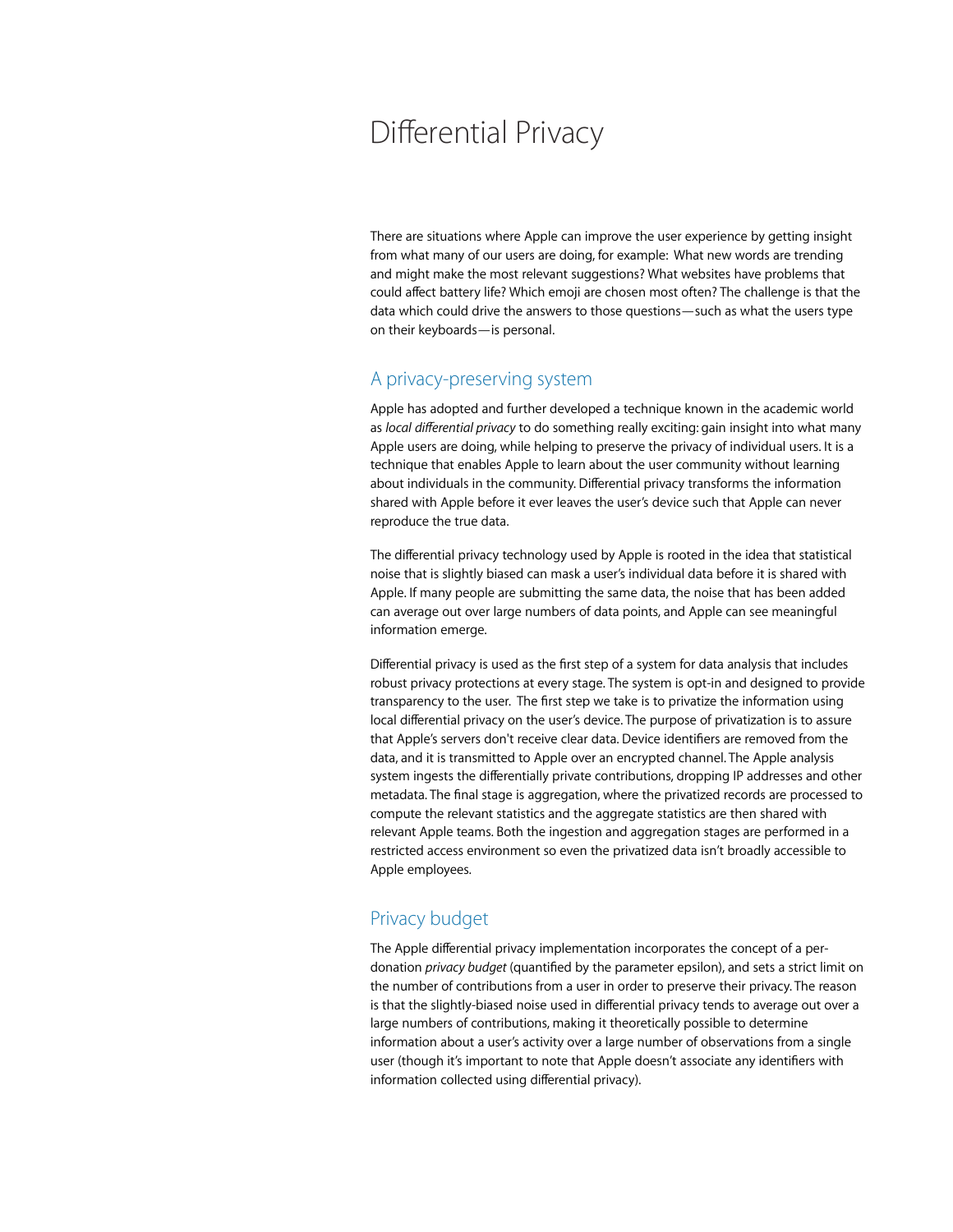Apple uses local differential privacy to help protect the privacy of user activity in a given time period, while still gaining insight that improves the intelligence and usability of such features as:

- QuickType suggestions
- Emoji suggestions
- Lookup Hints
- Safari Energy Draining Domains
- Safari Autoplay Intent Detection (macOS High Sierra)
- Safari Crashing Domains (iOS 11)
- Health Type Usage (iOS 10.2)

For each feature, Apple seeks to make the privacy budget small while still collecting enough data to to enable Apple to improve features. Apple retains the collected data for a maximum of three months. The donations do not include any identifier, and IP addresses are not stored.

For Lookup Hints, Apple uses a privacy budget with epsilon of 4, and limits user contributions to two donations per day. For emoji, Apple uses a privacy budget with epsilon of 4, and submits one donation per day. For QuickType, Apple uses a privacy budget with epsilon of 8, and submits two donations per day.

For Health types, Apple uses a privacy budget with epsilon of 2 and limits user contributions to one donation per day. The donations do not include health information itself, but rather which health data types are being edited by users.

For Safari, Apple limits user contributions to 2 donations per day. For Safari domains identified as causing high energy use or crashes, Apple uses a single privacy budget with epsilon of 4. For Safari Auto-play intent detection, Apple uses a privacy budget with epsilon of 8.



The Count Mean Sketch technique allows Apple to determine the most popular emoji to help design better ways to find and use our favorite emoji. The top emoji for US English speakers contained some surprising favorites.

# **Techniques**

Local differential privacy guarantees that it is difficult to determine whether a certain user contributed to the computation of an aggregate by adding slightly biased noise to the data that is shared with Apple. But before adding this noise, it's necessary to define a data structure that captures a sketch of user input with a small number of bits. Apple currently makes use of two specific techniques: